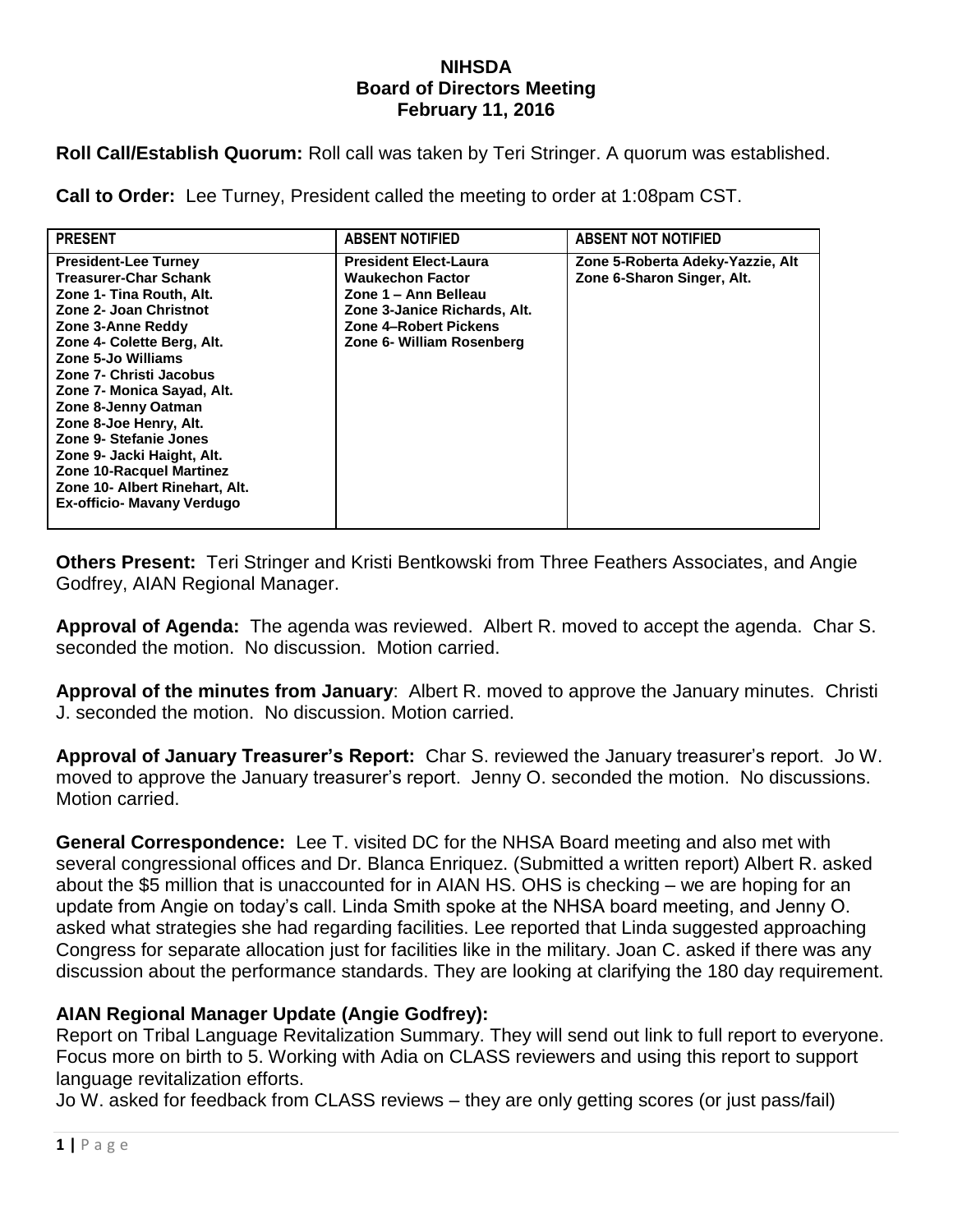2015 Monitoring Reviews

Questions on criminal record checks – Angie will try to get clarification on what the actual findings were and what the regs say.

Teri asked for more specifics on the findings to help us plan the June conference.

Joan C. requested more specific training on CLASS – less general overview.

Facilities Report

\$5 million AIAN funds – She is meeting with the budget people tomorrow at noon to sort this out. (Blanca, Ann L., Angie and budget)

**Tribal Early Childhood Research Committee Update and AIAN FACES:** No updates – they are meeting next week. The FACES training is happening next week (cultural part) at Bill R.'s program.

**NHSA Board Update:** Lee said the update from Dr. Enriquez and Linda Smith was very informative. They are focused on priorities for the time they have left.

**NIEA Legislative Summit** – NIHSDA is invited to present at the summit on February 25<sup>th</sup>. Greg Smith will attend with the support of a tribal leader.

**Committee Reports:** Teri S. presented the committee reports.

- $\bullet$  Executive no comments
- Education no comments
- Membership Discussed value and continuation of zone engagement calls. It was suggested to have Angie G. involved to increase participation. Lee wondered if because of the time required to be on all the calls if Delroy would be a better fit. The board was polled and decided not to continue with the calls.
- Finance Committee no comments
- Advocacy Committee no comments

Jenny O. moved to approve all committee reports. Jo W. seconded the motion. No discussions. Motion carried.

## **OLD BUSINESS**

**NHSA Board Reps:** Currently the reps are Lee T., Char C., and Jacki H. Char and Jacki would prefer to step down. No one volunteered so Lee asked people to think about it and contact Teri if interested.

## **NEW BUSINESS**

**CCDF Comments:** Teri S. sent out NICCA's testimony. She should get NHSA's comments this week as well. We will wait for both comments before voting to sign on. Jo W. moved to table the vote. Char S. seconded the motion. No discussion. Motion carried.

**Seating of the Secretary:** Ann Belleau was elected (vote of 8 to 4) to fill the remainder of the Secretary term. Jenny O. moved to seat Ann as the Secretary. Char S. seconded the motion. No discussion. Motion carried.

**March Face to Face Board Meeting Agenda:** Teri asked who would be attending the meeting and asked if anyone had any agenda items to add. None were added.

**Other:** None.